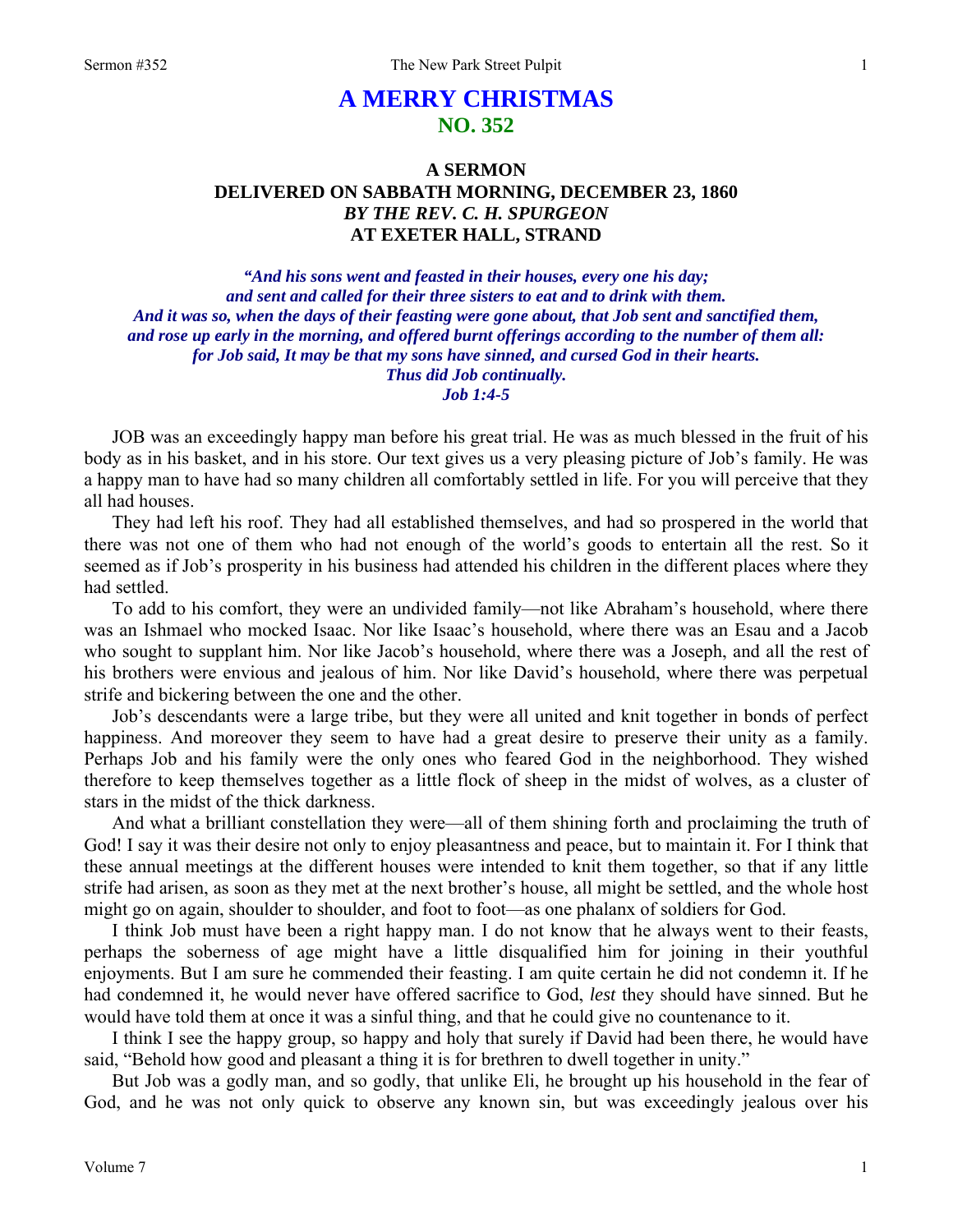children, lest secretly and inadvertently in their hearts—while they were at their loaded tables—they might have said or thought anything which might be termed blaspheming God.

He therefore as soon as the feasting was over, called them all together, and then as a preacher, told them of the danger to which they were exposed, and as a priest (for every patriarch before the law was a priest), he offered burnt sacrifices, lest any sin should by any possibility remain upon his sons and daughters.

So says the text. I pray that now we may have divine grace to listen to it. And may what we shall now hear abide with us during the coming week, when some of you shall meet together in your own houses! May God grant that our parents, or we, if we are parents, may be as Jobs, and when the feasting is over, may there come the sacrifice and the prayer, lest we should have sinned and blasphemed God in our hearts!

I shall divide my sermon thus. First, *the text*, and that is *festive, so we will ring in a merry bell*. Secondly, that which is *in* the text, and that is *instructive, so we will ring the sermon bell*. And thirdly, *that which follows the text*, and that is *afflictive, so we will ring the funeral bell*.

**I.** First, then, the text itself, and that is festive—let us therefore, RING THE MERRY BELL. I think I hear distinctly three notes in its merry peal. First, the text gives a license. Secondly, it suggests a caution. And thirdly, it provides a remedy.

**1.** First, the text gives a *license*. Now, you souls who would deny to your fellow men all sorts of mirth, come and listen to the merry bell of this text while it gives a license to the righteous especially—a license that they meet together in their houses, and eat and drink, and praise their God.

In Cromwell's days, the Puritans thought it an ungodly thing for men to keep Christmas. They, therefore, tried to put it down, and the common crier went through the street announcing that Christmas was henceforth no more to be kept, it being a Popish, if not a heathen ceremony.

Now, you do not suppose that after the crier had made the proclamation, any living Englishman took any notice of it. At least, I can scarcely imagine that any did, except to laugh at it, for it is idle thus to strain at gnats and stagger under a feather. Albeit, that we do not keep the feast as Papists—nor even as a commemorative festival—yet there is a something in old associations that makes us like the day in which a man may shake off the cares of business, and disport himself with his little ones.

God forbid I should be such a Puritan as to proclaim the annihilation of any day of rest which falls to the lot of the laboring man. I wish there were a half-a-dozen holidays in the year. I wish there were more opportunities for the poor to rest. Though I would not have as many saint's days as there are in Romish countries—yet if we had but one or two more days in which the poor man's household, and the rich man's family might meet together, it might perhaps be better for us.

However, I am quite certain that all the preaching in the world will not put Christmas down. You *will* meet next Tuesday, and you *will* feast, and you *will* rejoice, and each of you, as God has given you substance, will endeavor to make your household glad.

Now, instead of telling you that this is all wrong, I think the merry bell of my text gives you a license to do so. Let us think a minute. feasting is *not* a wrong thing, or otherwise Job would have forbidden it to his children. He would have talked to them seriously, and admonished them that this was an ungodly and wicked custom, to meet together in their houses.

But instead of this, Job only *feared* lest a wrong thing should be made out of a right thing, and offered sacrifices to remove their iniquity, but he did by no means condemn it. Would any of you ask a blessing upon your children's attendance at the theater. Could you say, when they had been in such a place, "It may be they have sinned?" No, you would only talk thus of a right thing.

I think I can prove to you that this was a good thing, for first you will notice they met in *good houses*—they did not go to an ale house to feast. They had no need to enter the tavern, but they met in their own houses—houses where prayer and praise were made. How much better for the working man to spend his money on his family than upon liquor sellers!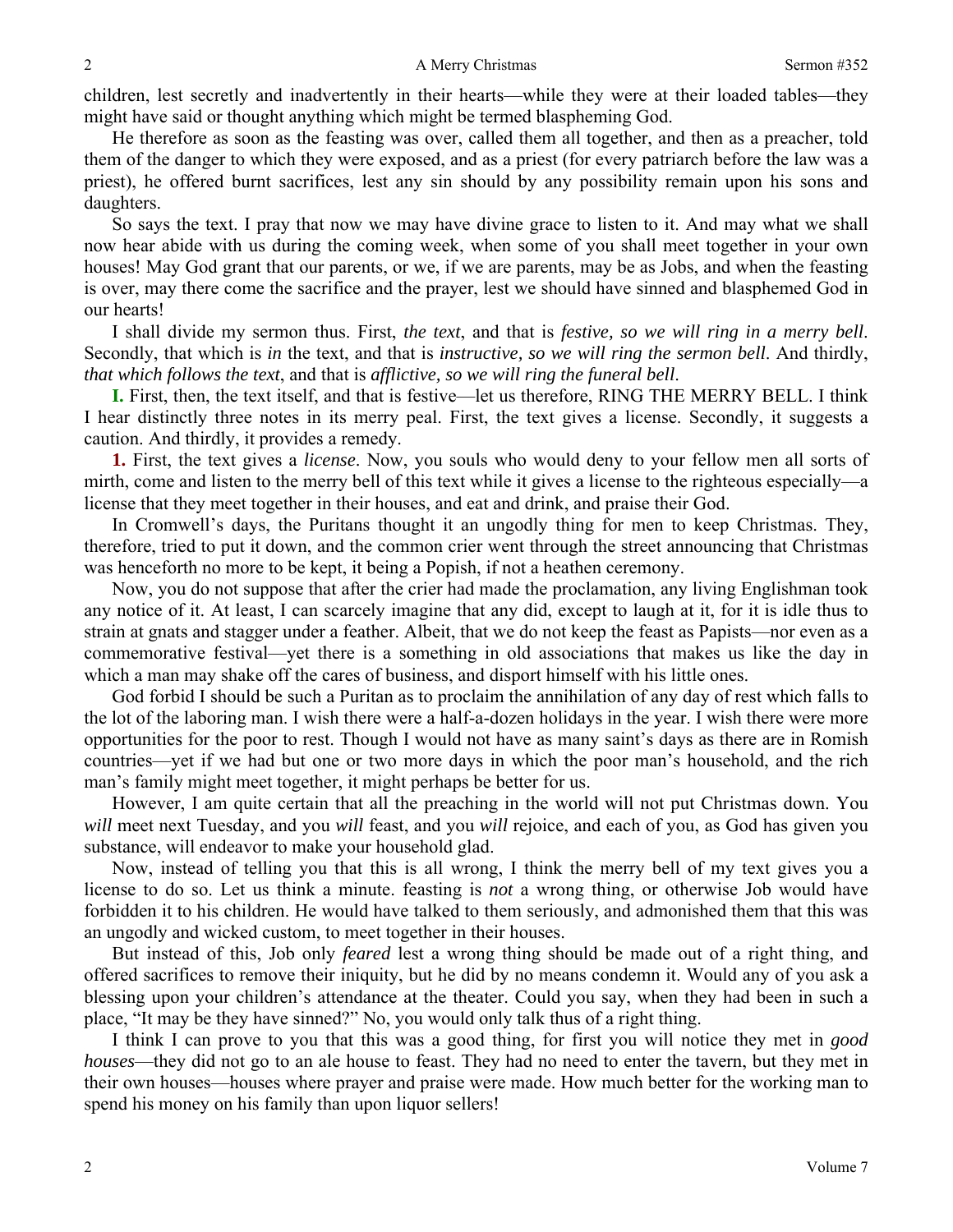And then it was *in good company*. They did not scrape together all the ruffians of the place to feast with them, but they kept to their own kith and kin—and feasting is good when good men feast especially when they spare for the poor, as no doubt Job's children did, or else they were quite unworthy of their generous ancestor.

They feasted in good houses and in good company. And they observed during their feasting, good behavior. Job never heard of a wrong expression they had used. No one ever told him that they had become riotous, or that they had uttered one wrong word, or else Job could not have said, "It *may* be," but he would have said, "It *is* so."

He must be a good son of whom a father could say, "It may be he has erred." All that he had was a fear lest secretly they might have done wrong. But it appears that openly their feasting had been such that even the busy tongue of scandal could not find fault with them. And besides, their feasting was a good thing, because it had a good intent. It was for amity, for cheerfulness, and family union. It was that they might be bound together as a bundle of rods—strong and unbroken—that they might be as a strongly intertwisted cord, interwoven by these their family greetings and meetings.

Now, I say, that if in their case the thing was not wrong—and I think I have proved in four respects that it was right—it was in good houses, in good company, with good behavior, and for a good purpose—the text gives a license for us to do the like, and to meet in our houses, in the company of our kith and kin, provided we feast after a good sort, and do it with the good intent of knitting our hearts the one towards the other.

But again—*good men of old have feasted*. Need I remind you of Abraham's making a great feast in his house when his child Isaac was weaned? Shall I tell you of Sampson and his feasts, or of David, or of Hezekiah, or of Josiah, and of the kings who gave to every man a loaf of bread, and a good piece of flesh, and a flagon of wine, and they cheered their hearts, and made merry before God?

But let me remind you, that feasting, so far from being evil, was even an essential part of divine worship under the old law. Do you not read of the feast of trumpets, the feast of tabernacles, the feast of the passover, the feast of the new moons, and how many other feasts besides? Come they not over again and again?

Now if the thing were wrong in itself, God would certainly never employ it as an emblem and token of the divine, the pure, and the heavenly doctrines of His grace. It is impossible that God should have taken a wrong thing to be the type of a right thing. He might take a common good and make it the type of a special favor, but not an evil thing. It is far from us to suppose such a thing of our God.

Besides, did not the Savior Himself countenance a feast, and help to provide the guests with the wherewithal that they might have good cheer? Do you think the Savior out of place when He went to the wedding feast? and suppose you that He went there and did not eat and drink?

Was it not said of Him, "Behold a drunken man and a wine bibber, a friend of publicans and sinners"? Not that He was either drunken, or a wine bibber, but that He "came eating and drinking," to dash to pieces the Phariseeism which says that that which goes into a man defiles a man—whereas Christ teaches "not that which goeth into a man, but that which cometh out of a man, that defileth a man."

Jesus Christ, I say, was at the feast. And suppose you that He bore a sad countenance? Did He sour with the vinegar of a morose behavior the wine with which He had filled the watering pots? I think not, but I believe at that marriage feast He joined with the guests.

And if He were indeed "a man of sorrows and acquainted with grief," as He certainly was, yet did He not keep His griefs to Himself, for if He came to suffer Himself, He came to make others glad, and I doubt not that at the feast He seemed the gladdest of the guests. Most glad because He was really the Master of the feast, and because He saw in the wedding the type of His own marriage—His own divine espousal with the church—which is "the bride, the Lamb's wife."

And let me add once more, God has certainly made in this world, provision for man's feasting. He had not given just dry bread enough for a man to eat, and keep body and soul together, for the harvests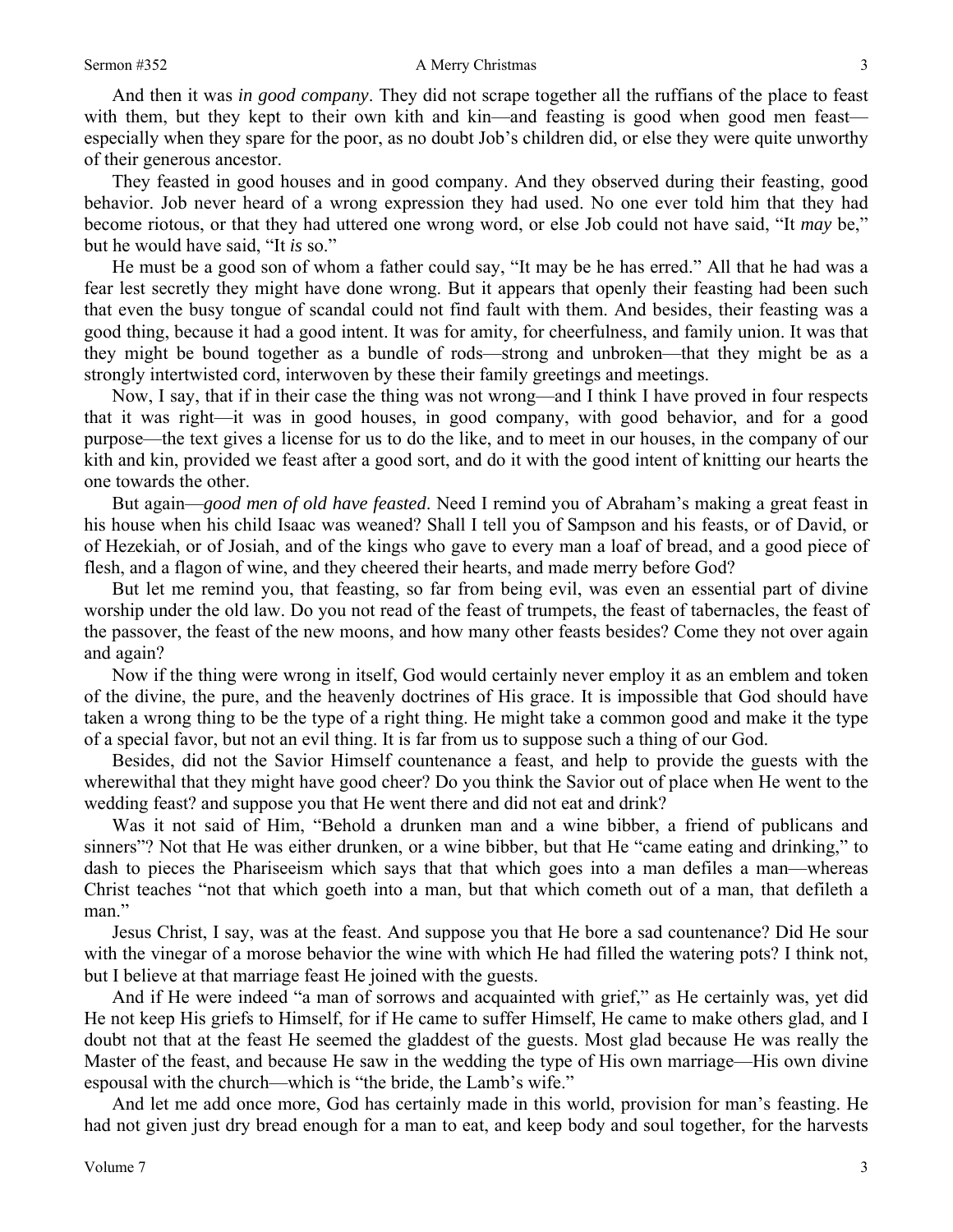teem with plenty, and often are the barns filled to bursting. O Lord, You did not give simply dry bread and water for mankind, but You have filled the earth with plenty, and milk and honey have You given to us. And You have besides this laden the trees with fruit and given dainties to men.

You are not illiberal, You do not dole out with miserable hands the lean and scanty charity which some men would give to the poor, but You give liberally and You upbraid not! And for what purpose is this given? to rot, to mold, to be trodden on, to be spoiled? no, but that men may have more than enough, that they may have all they want, and may rejoice before their God, and may feed the hungry, for this indeed is one essential and necessary part of all true Christian feasting. My text, I say, rings a merry bell and gives *us* license for sacred feasting.

**2.** But now the same merry bell suggests a *caution.* Job said—"It *may* be." They were good sons. Good, godly young men, I am sure, or else Job would not have said, "It *may* be." But "It *may* be," he said, "it may be that my sons have sinned, and cursed God in their hearts." Or, as some translate it, "have blessed God too little in their hearts." They may not have been grateful enough for their prosperity, and for the enjoyments which God had given them. "It *may* be."

Well, hearken, brethren, "it *may* be," too, that you and I may sin, and blaspheme God in our hearts, and be as Job's sons may have been, too little thankful. If, though they were true men and true women, though they all had a Job for their father, and though their feasting was in their own houses, and after a right sort and a commendable sort, yet there was a "*may* be" that there might be sin.

Am I too superstitious or too careful when I say, brethren, "it *may* be," *it may be* that in our happiest gathering of our family together, it *may* be that we shall sin! I think we could not prefer ourselves before the sons and daughters of Job—that were self-righteousness indeed—we are surely not proud enough to think ourselves better than the sons of that "perfect and upright" man, "who feared God and eschewed evil."

I think I am not too severe and too strict, when I say, "It *may* be." "It *may* be." Look to it—take heed to yourselves—be careful, be on your watch tower. Let me give you some reasons and arguments why this caution is not unnecessary.

And first, remember there is no place free from sin. You may set bounds about this mount, but the beast *will* touch the mountain. You may endeavor as much as you will to keep out Satan, but wherever there were two met together, Satan was ever the third. There was never a company met, but the evil one somewhere intruded.

Does he not come into your business? Do you not find him entering into your very closet? Yea, and the very table of the Lord—has not Satan sat there and tempted Judas. Ay, and tempted you too? How, then, can you hope that when your family are met together, Satan shall not be there? Is it not written, "The sons of God came together, and Satan came also among them"? I am sure they never invited him. but he does not stay away for all that.

And you will find it so. Never invite him by anything ungodly or unChristian-like. But since there are temptations everywhere, however pure and upright your intentions may be, however excellent your company, think you hear my little bell ringing—"It may be, it may be, it may be," and "it may be" a blessed check to you.

Beside this, remember that there is many a special temptation where there is a loaded table. Old Quarles said, "Snares attend my board," and certainly they do. More men have perished by fullness of bread than ever died by hunger. Hunger may break through stone walls, but I have known feasting leap over golden walls—the golden walls of grace.

Some men cut their throats with their teeth, and many a man has swam to hell down his own throat. More have been drowned in the bowl, 'tis said, than ever were drowned in the sea. I trust I need not say aught of that to you. I hope not. If there be a man here who falls into drunkenness—in God's name, let him tremble—for there is no admittance for the drunkard into the kingdom of heaven.

I am speaking now to Christians—not to men and women who fall into *these* vices—and I say to them, where you use the most proper moderation in receiving the things which God gives you, where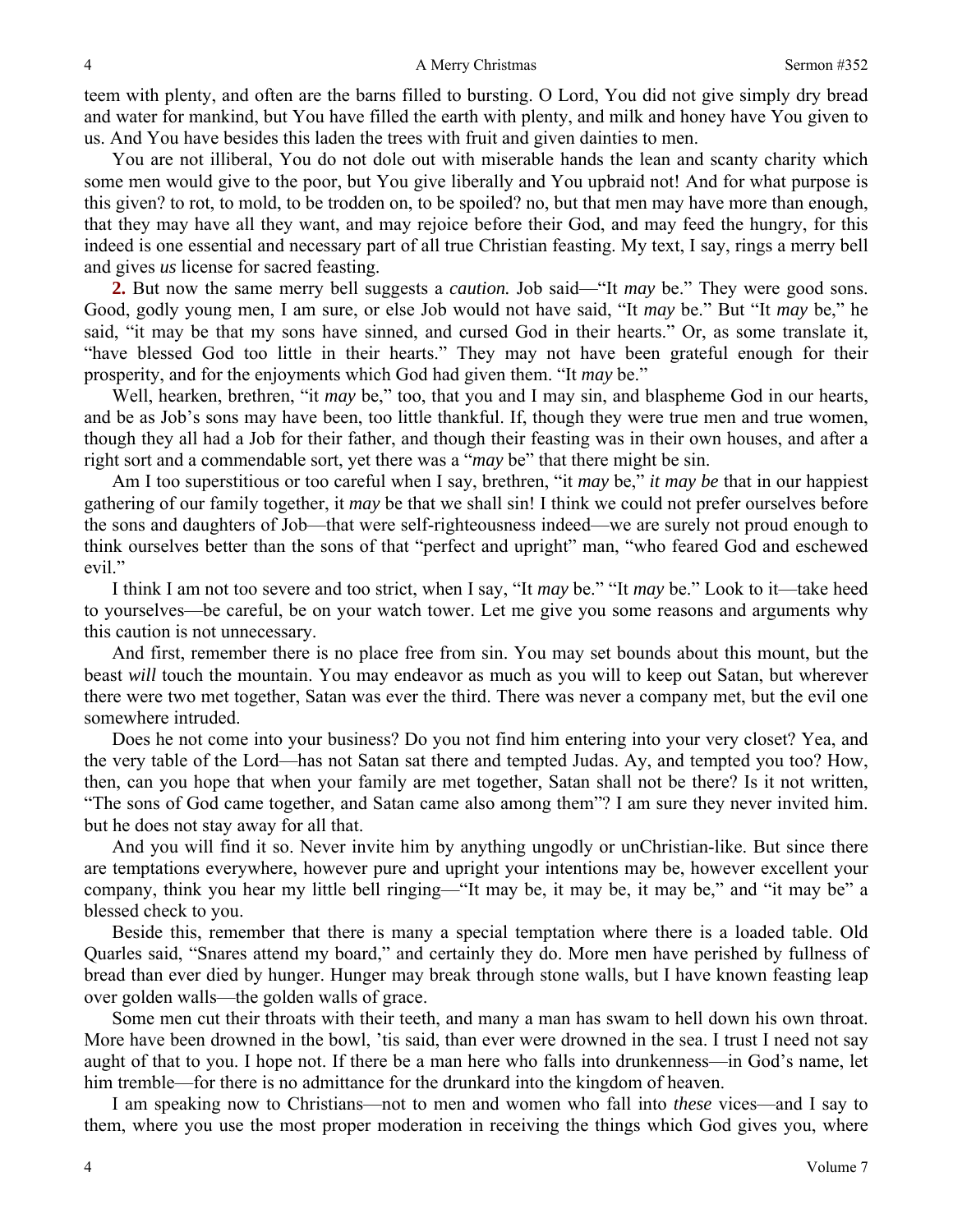you even totally abstain from that which might be a temptation, yet even there your table may be a snare unto you. Therefore, take heed to yourself, believer, lest Satan lie in ambush beneath the family table.

Remember also, that they who sit at the table are but men, and the best of men are but men at the best, and men have so little grace, that if they be not on the watchtower, they may soon be overtaken, and they may say or do that which they will have to repent of afterwards.

I have heard say that there are men who swallow mouthfuls on earth which they will have to digest in hell, and I do not doubt it. There have been times when a happy company have gathered together and the conversation has become trifling, then full of levity. Perhaps it has gone so far that afterwards, when they retired to their homes, they would have recalled their words, if it had been possible.

Let this caution, then, sound in all our ears, "It may be—it may be—it may be!"—and let us so act, that if Christ were at the feast, we should not be ashamed to see Him. Let us so speak that if Christ sat at our table, we should not count it a hindrance to our joy, but rather that we should be the more free, joyous, and glad, because of such thrice-blessed company.

Oh! tell me not that Christianity curbs our joy. My brethren, it shuts up one of its channels—that black and filthy kennel into which the sinner's joy must run. But it opens another channel, wider, broader, deeper, purer, and fills it to the very banks with joy, more lustrous and more full of glory. Think not that we who follow Christ, and seek to walk strictly in our integrity, are miserable. We tell you that our eyes sparkle as much as yours, and that we have not the redness of the eyes in the morning.

We can say to the worldling that our heart, despite its sometimes heaviness, *does* rejoice in the Lord, and we have peace which is like a river, and a righteousness which is like the waves of the sea. O Christian men! let not the world think of you that you are shut out *here* from anything like happiness, but so act and so live at all times, that you may teach men that it is possible to be happy without sin and to be holy without being morose. This, then, is the caution which our merry bell rings out to us.

But then, in the third place, having given a license and suggested a caution, the merry bell *provides a remedy*. "It may be"—it may be we have done wrong. What then? Here is a remedy to be used by parents, and heads of families, and by ourselves.

Job sent for his sons as a father*.* He sanctified them as a preacher*.* He sacrificed for them as a priest*.* By all which I understand, that he first bade them come together, and then he sanctified them—that is, he first spoke to them—commended them for the excellent and admirable manner in which they had met together, told them how pleased he was to see their love, their union.

But then he said, "It may be, my sons, you are like your father—there is some sin in you, and it may be you have sinned. Come, let us repent together." And so, being, as I believe, all godly persons, they sat down and thought over their ways. Then no doubt the good old man bade them kneel down, while he prayed with them.

And then he expressed his faith in the great coming Mediator and so, though one man's faith cannot prevail for another, yet the faith of the father helped to quicken the faith of the sons, and the prayer of the father was the means of drawing forth the prayer of the sons, and so the family was sanctified. Then after that, he would say, "There is no putting away of sin, except by the shedding of blood. So they fetched the bullocks, a bullock for every son, and for every daughter. The old patriarch slew the victims, and laid them on the altar, and as the smoke ascended—they all thought, if they had sinned against God, yet by the bloodshed, and the victim offered could, as the type of Christ, take away their sin.

I think I see the good old man after the sacrifice was all complete—"Now, my children," he says, "return to your homes. If you have sinned, your sin is put away. If you have transgressed, the atonement made has cancelled your transgression. You may go to your habitations and take a father's blessing with you."

Call to your recollection that Job is said to have seen to his sacred work "early in the morning." It is ill lying in bed when we have sin on our conscience. He that has a sin unforgiven should never travel slowly to the cross, but run to it. So Job would sleep in the morning not an hour till he had seen his sons and his daughters sanctified and the sacrifice made.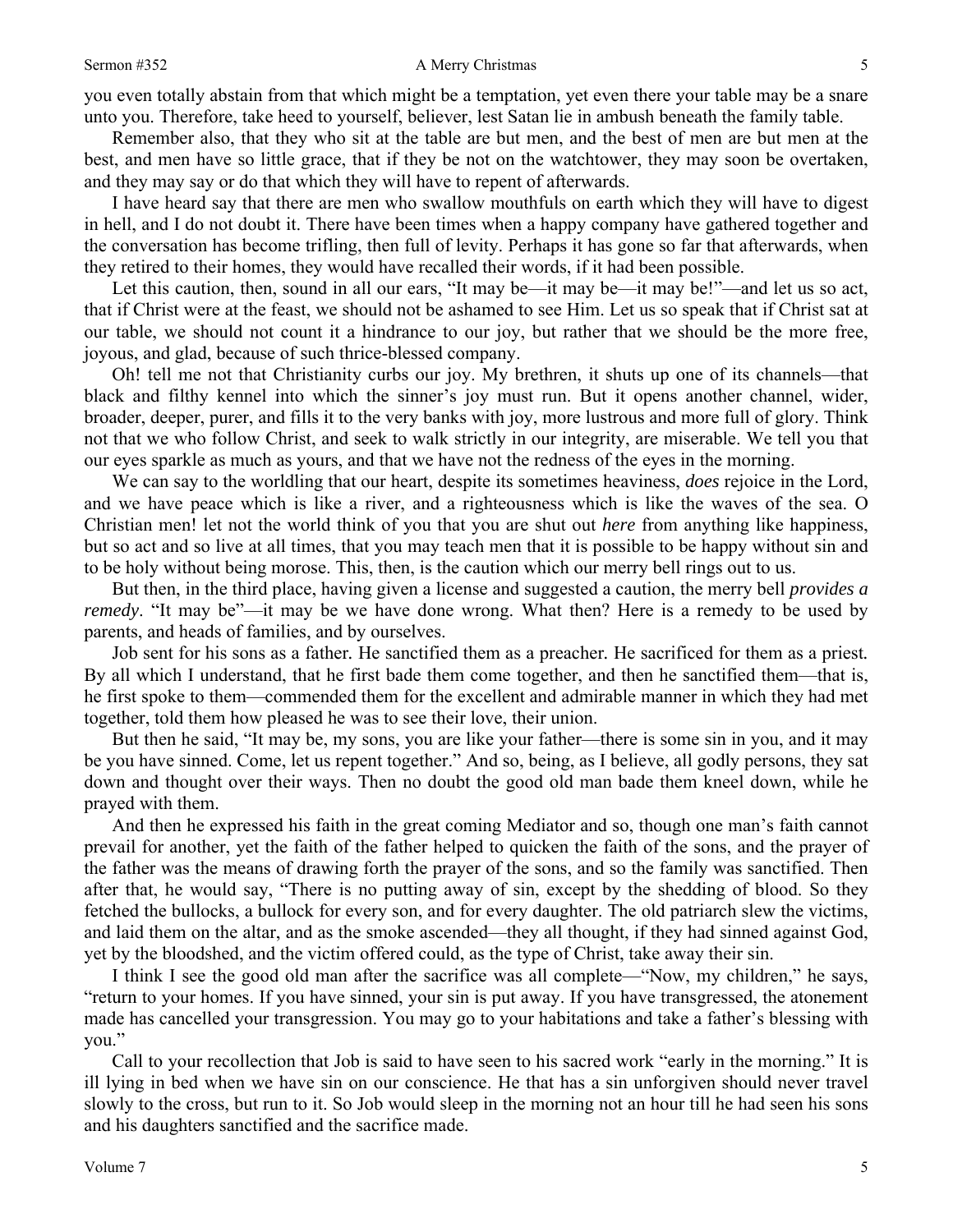Mark well, that "He offered according to the number of his sons." He did not leave out one. If he prayed for the eldest, he prayed for the youngest too—and if he made supplication for the sons, he did not forget the daughters. Ah! parents, never forget *any* of your children—carry them *all* before God—let them all be consecrated to Him, and let your earnest prayers go up for them all—from your Reuben down to your Benjamin. Leave not one of them out, but pray God to grant that they may all be bound up together in the bundle of life.

And notice once again, "So did Job continually." As often as they visited, so often was there the sacrifice. I suppose they had ten feasts in the year. And it is supposed by the old commentators that they assembled on their birth-days. They were not always feasting—that were sinful. In fact, that was the sin of the old world, for which God drowned it.

"They ate and they drank, they married and they were given in marriage," all which things are right enough in themselves. But if we are wholly immersed in them, always eating, always drinking, always feasting, then they become sins and indeed at all times they become sin, unless, like Job's feasts, they are sanctified by the Word of God and prayer.

If our meetings are thus sanctified, we can in everything give thanks. Then "He that eateth, eats to the Lord, and giveth God thanks," and being accepted in our thankfulness, the eating is to God's glory. I say, then, my dear friends, that Job did this continually, which teaches to the parent his duty of continually pleading for his sons and daughters.

The aim of my remarks is just this. You will most of you meet together next Tuesday and keep the household feast. I beg you to imitate Job on the morrow, and make it your special and peculiar business to call your children together, and sanctify them by prayer, and by pleading the precious sacrifice of Christ Jesus. So "it may be" there has been sin, but there will be no "may be" as to the putting away of the sin—for pleading with prayer, and laying hold on the sacrifice by faith, you shall stand accepted still, both you and your households.

Now, some may think that what I have said upon this point is unnecessary and that we ought not to speak about such common things as these. Do you suppose that the Christian pulpit was set up by God that we might always talk to you about the millennium, or the antediluvians, or the things that are to happen in Ethiopia or Palestine? I believe that the Christian ministry has to do with you in your daily life, and the more the preacher delivers that which is practically suggestive of profit to our souls, the more closely does he keep to the Master.

I am sure if my Lord Jesus Christ were here, He would say somewhat in these words to you, "Go your way, and eat your bread with a joyous heart, for God has accepted you through My blood. But watch and be you as men that look for their Lord. Still keep your lamps trimmed, and your lights burning, and your loins girt about, and be ye steadfast and watch unto prayer, that should I come in the morning, or at cock-crowing, I may find you ready for My appearing."

As for you young men and women, who will be separated on that day from your own parents having no family circle in which to join—yet perform this pleasant privilege yourselves. Set apart a season the next morning in which by prayer and supplication you shall make confession of sin. And whenever the feast-time comes round—whenever you are invited to a social meeting, or the like—look upon it as a necessary successor of the social gathering, that there be private supplication, private confession of sin, and a personal laying hold anew upon the great sacrifice.

If this be done, your meetings, instead of being unprofitable, shall be the beginning of better days to you, and you shall even grow in grace through that prayer, that repentance, and that faith which have been suggested by your gatherings together.

I think all this is most fairly in my text. And if I ought not to preach from such a passage, then the text ought not to be in the Bible.

**II.** And now let us turn to the second head, or what is *in the text,* and that is instructive. We must, therefore, ring the SERMON BELL.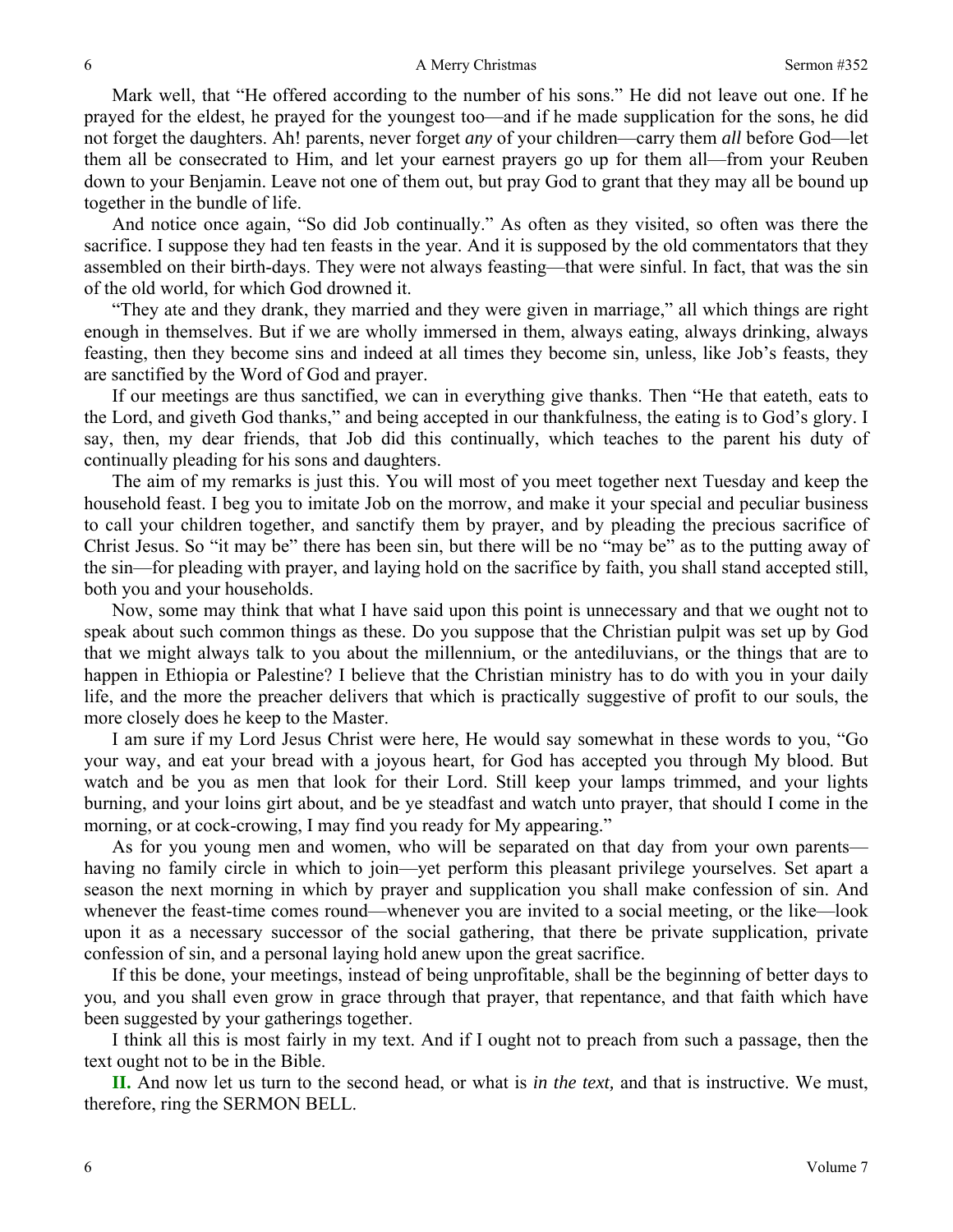Well, it will be a short sermon. My sermon shall not be like the bell and preacher of St. Antholin's church, which were said to be both alike—the bell was pulled a long while, and was exceeding dreary in its tone, and the preacher was precisely the same.

The sermon which is fairly in my text is this—if Job found it right with a holy jealousy to suspect lest his sons might have sinned, how much more do you think he suspected himself? Depend on it, he who was so anxious to keep his children clean was himself more anxious that he might always fear his God and eschew evil.

God said he was a perfect and an upright man. And yet he was jealous. How much more, then, shall you and I be jealous of ourselves? Say not in your heart, Christian, "I may go hither and thither, and may not sin." You are never out of danger of sinning. This is a world of mire. It will be hard to pick your path so as not to soil your garments. This is a world of pitch. You will need to watch often, if in handling it you are to keep your hands clean.

There is a robber in every turn of the road to rob you of your jewels. There is a thief behind every bush. There is a temptation in every mercy. There is a snare in every joy. There is not a stone on which you tread under which there is not a viper's nest. And if you shall ever reach heaven, it will be a miracle of divine grace. If you shall ever come safely home to your Father's house, it will be because your Father's power brought you there.

If Job's sons were in danger at their own tables, how much more are some of you in danger, Christians, when you have to go among the ungodly! It may be that some of you are called to do business where you hear oaths and blasphemy. Your way of life is such that you cannot help being exposed to many temptations. Be on your guard.

It was said of a certain great man, that he was so afraid of losing his life, that he always wore armor under his clothes. Take care *you* always wear armor. When a man carries a bomb-shell in his hand, he should mind that he does not go near a candle. And you, too must take care that you do not go near temptation.

But if you are *called* to go through the temptation, how watchful, how anxious, how careful, how guarded should you be! Brethren, I do not think that we are any of us watchful enough. I have heard of a good woman who would never do anything till she had sought the Lord in prayer about it. Is that *our* custom? If we do even a common thing without seeking the Lord's direction, we may have to repent it as long as we live. Even our common actions are edged tools. We must mind how we handle them.

There is nothing in this world that can foster a Christian's piety, but everything that can destroy it. How anxious should we be, then, to look up—to look up to God—that *He* may keep us! Let your prayer be, "Hold thou me up, and I shall be safe." Let your daily cry be, you young Christians especially, ay, and you old Christians too, "Lord, keep me! Keep my heart, I pray You, for out of it are the issues of my life."

Do not expose yourselves unnecessarily, but if called to exposure, if you have to go where the darts are flying, never go abroad without your shield. For if once the devil catches you abroad, and your shield at home, then he will say, "Now is my time," and he will send an arrow which may rattle between the joints of your harness, and you may fall down wounded, even though you cannot be slain.

The Lord grant, then, that this sermon bell of my text may ring in your ears during the next week. And as long as ever you live, may you hear it saying to you, "Be careful. Be watchful. Be vigilant. Danger may be in an hour when all seems secure to you." Inspect the vessel, see to her keel, look to the sails, look to the rudder bands.

Watch every part of the ship, for the storm may be coming though the calm rule at present, and the rocks may be ahead though the breakers roll not, and the quicksand may underlie your keel, though you think all is well. God help you then, Christian, to watch unto prayer! What we say unto you, we say unto all—Watch!

**III.** But now what follows the text—and that is afflictive—and here let us ring the FUNERAL BELL.